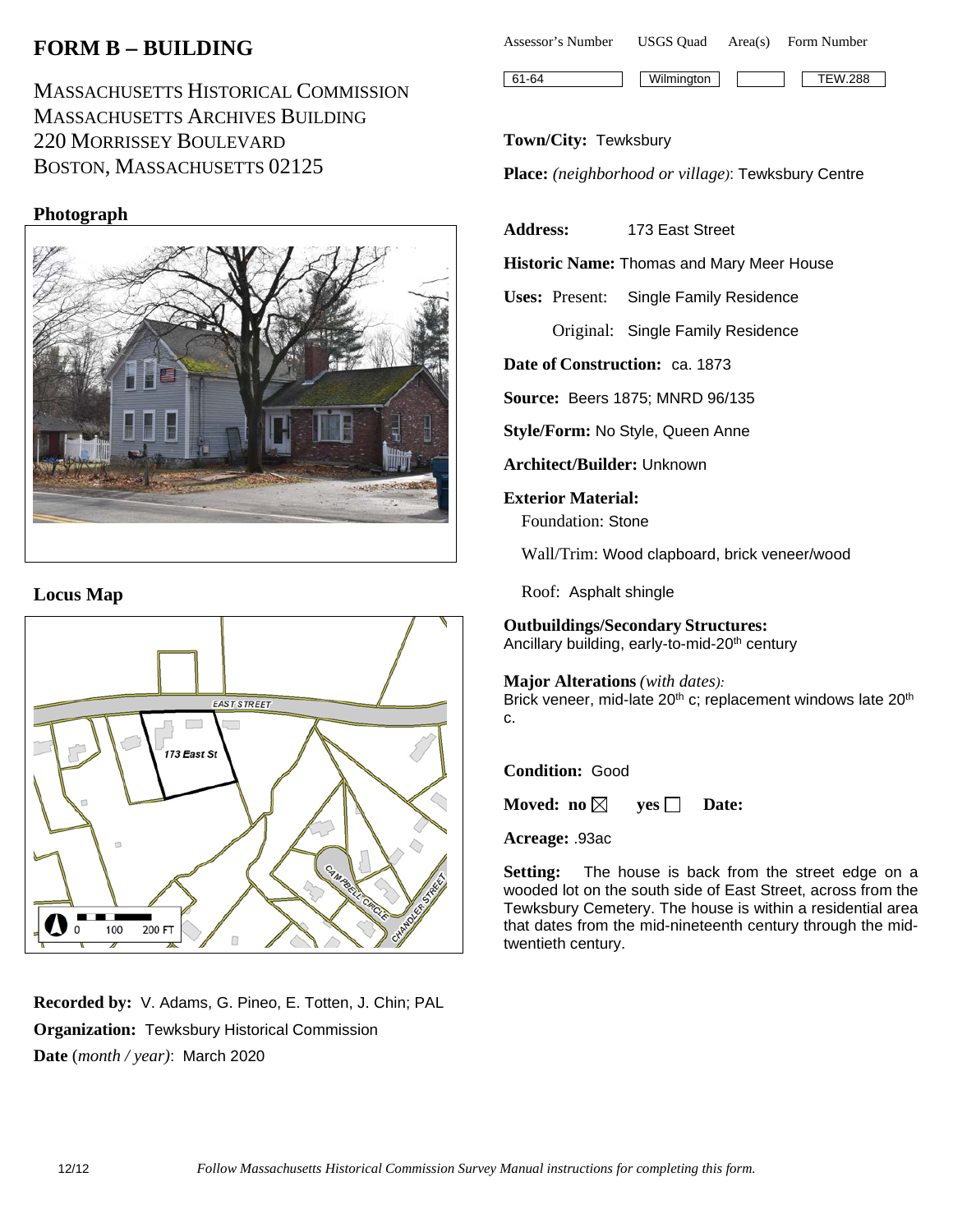## **INVENTORY FORM B CONTINUATION SHEET** TEWKSBURY 173 EAST STREET

MASSACHUSETTS HISTORICAL COMMISSION Area(s) Form No. 220 MORRISSEY BOULEVARD, BOSTON, MASSACHUSETTS 02125

TEW.288

Recommended for listing in the National Register of Historic Places. *If checked, you must attach a completed National Register Criteria Statement form.*

### **ARCHITECTURAL DESCRIPTION**

The Thomas and Mary Meer House (ca. 1873) is a north-facing, astylistic, one-and-one-half-story, three-bay-by-four-bay, woodframe building with a rubblestone foundation and an end-gable roof. A one-story, two-bay-by-one-bay addition projects west from the south half of the west elevation, and a one-story addition projects south from the south elevation of the west addition. The center bay of the east elevation projects east, and has a gable roof and incised corners on the first story giving the appearance of a Queen Anne-style bay window (Photo 2). The walls of the main block are clad with wood clapboards, and the west addition is clad with brick veneer. The south addition is obscured from view by the west addition, but aerial imagery indicates that it is clad with wood clapboards. All roof surfaces are covered with asphalt shingles. The entrance is in the east bay of the north elevation of the west addition, filled with a modern door flanked by four-light sidelights. The entrance has a wide entablature supported by pilasters surrounding the entrance. A secondary entrance is in the west elevation of the south addition, sheltered by a gable entry porch supported by square posts. Fenestration consists of six-over-six, double-hung vinyl replacement sash with wide surrounds.

East of the house is a one-story ancillary building (Photo 3), likely constructed in the early-to-mid-20<sup>th</sup> century, with an asphalt shingle-clad hip-roof and wood clapboard clad walls. The foundation is not visible from the public right-of-way. The entrance is east of center in the north elevation, filled with a half-light, three-panel wood door flanked by diamond-light sidelights.

The Meer House is a typical example of a single-family residence constructed in Tewksbury Centre in the late nineteenth century. Like other contemporaneous buildings, it has undergone alterations that have removed any stylistic elements.

### **HISTORICAL NARRATIVE**

The Thomas and Mary Meer House (ca. 1873) on the south side of East Street, east of Lee Street, was likely constructed for Irish immigrants Thomas and Mary Meer on land purchased from tannery owner George Lee, who owned land on the east and west sides of Lee Street, and lived at 17 Lee Street (ca. 1870, TEW.15) (MNRD 96/135). Thomas Meer (1838–1915) was farmer who immigrated to the United States in 1861 and lived with his wife Mary, an Irish immigrant who arrived in the United States in 1847, and their children at 173 East Street; the Meers lived at the property until their respective deaths in 1915 and 1916, at which time the property transferred to their daughter Nellie and her husband James O'Connell (U.S. Census 1880; MNRD 554/379). In 1920, James worked as a steamfitter at the nearby state infirmary and later worked as a repairman for the railroad (U.S. Census 1920, 1930). James and Nellie lived at the property until 1951, when the O'Connells sold the property to George and Olive Manley (MNRD 1165/361). The Manleys owned the property for about 10 years before selling to Kenneth and Helen Holden (MNRD 1505/313). Kenneth Holden (1935–2017) was a stone mason and a former captain of the Tewksbury Fire Department. He also served as a trustee for the library and was on the board of trustees for the Tewksbury Cemetery (Farmer & Dee Funeral Home 2017). Helen (1937–2018) worked as an administrative assistant at the Academy of Notre Dame in nearby Tyngsboro, and volunteered at the Oblate Novitiate in Tewksbury (Farmer & Dee Funeral Home 2018). The Holden's daughter Shelley Holden is the current owner of the property.

#### **BIBLIOGRAPHY and/or REFERENCES**

Ancestry.com. *Massachusetts, Death Records, 1841-1915*. Provo, UT: Ancestry.com Operations, Inc., 2013.

Farmer & Dee Funeral Home. "Kenneth W. 'Bunky' Holden." [https://www.currentobituary.com/member/obit/212591,](https://www.currentobituary.com/member/obit/212591) accessed March 2020.

\_\_\_. "Helen M. (Dunn) Holden." [https://www.currentobituary.com/obit/228212,](https://www.currentobituary.com/obit/228212) accessed March 2020. Middlesex North Registry of Deeds (MNRD). Book/Page (Year). 96/135 (1873); 554/379 (1916); 1165/361 (1951); 1595/1313 (1961).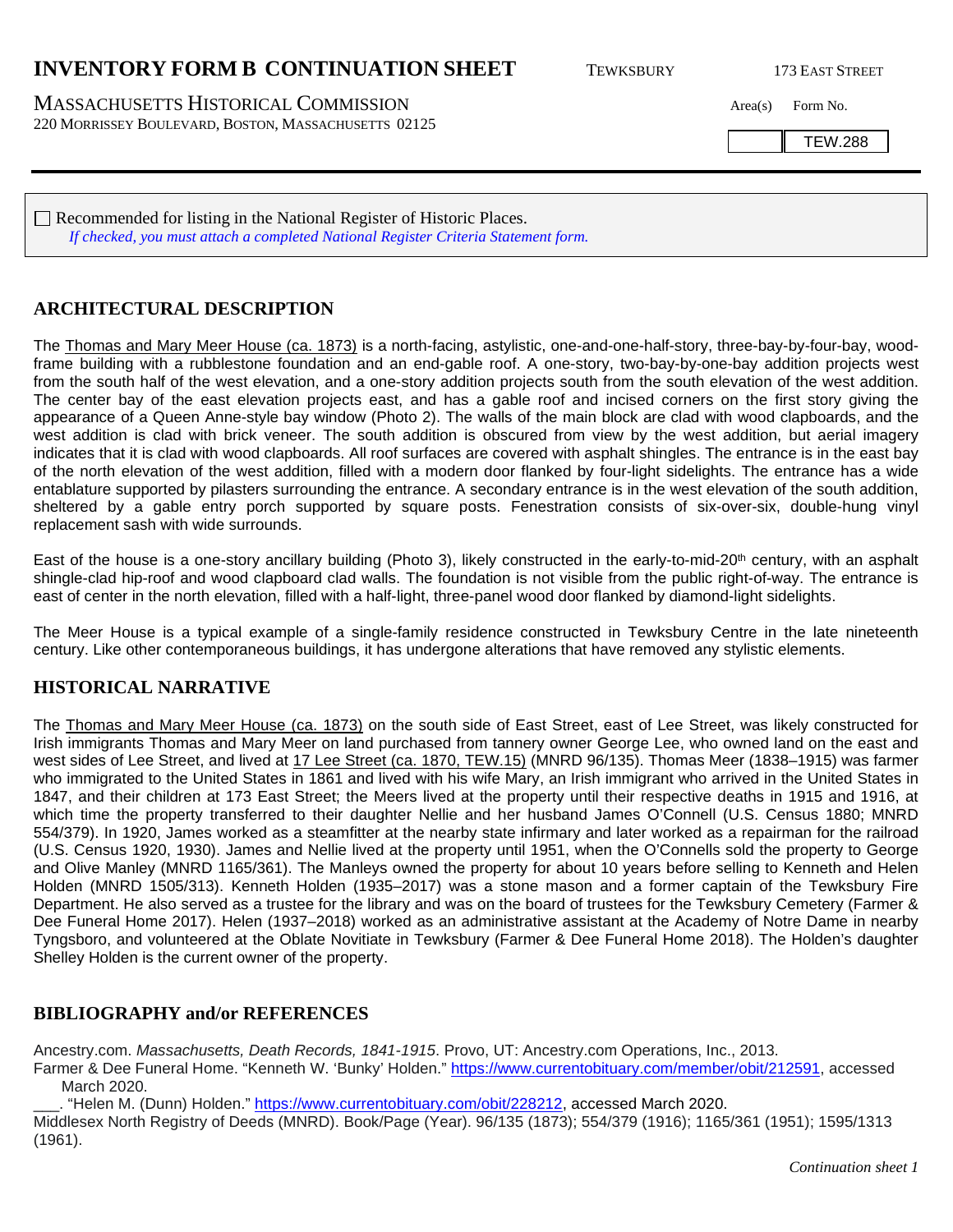# **INVENTORY FORM B CONTINUATION SHEET** TEWKSBURY 173 EAST STREET

MASSACHUSETTS HISTORICAL COMMISSION Area(s) Form No. 220 MORRISSEY BOULEVARD, BOSTON, MASSACHUSETTS 02125

TEW.288

- United States Bureau of the Census (U.S. Census). *Tenth Census of the United States, 1880.* (T9, 1,454 rolls). National Archives and Records Administration, Washington, D.C., ancestry.com database.
	- \_\_\_. *Fourteenth Census of the United States, 1920.* (T625, 2076 rolls). National Archives and Records Administration, Washington, D.C., ancestry.com database.
	- \_\_\_. *Fifteenth Census of the United States, 1930.* (T626, 2,667 rolls). National Archives and Records Administration Washington, D.C., ancestry.com database.

#### **PHOTOGRAPHS**



Photo 2. 173 East Street, looking southeast.